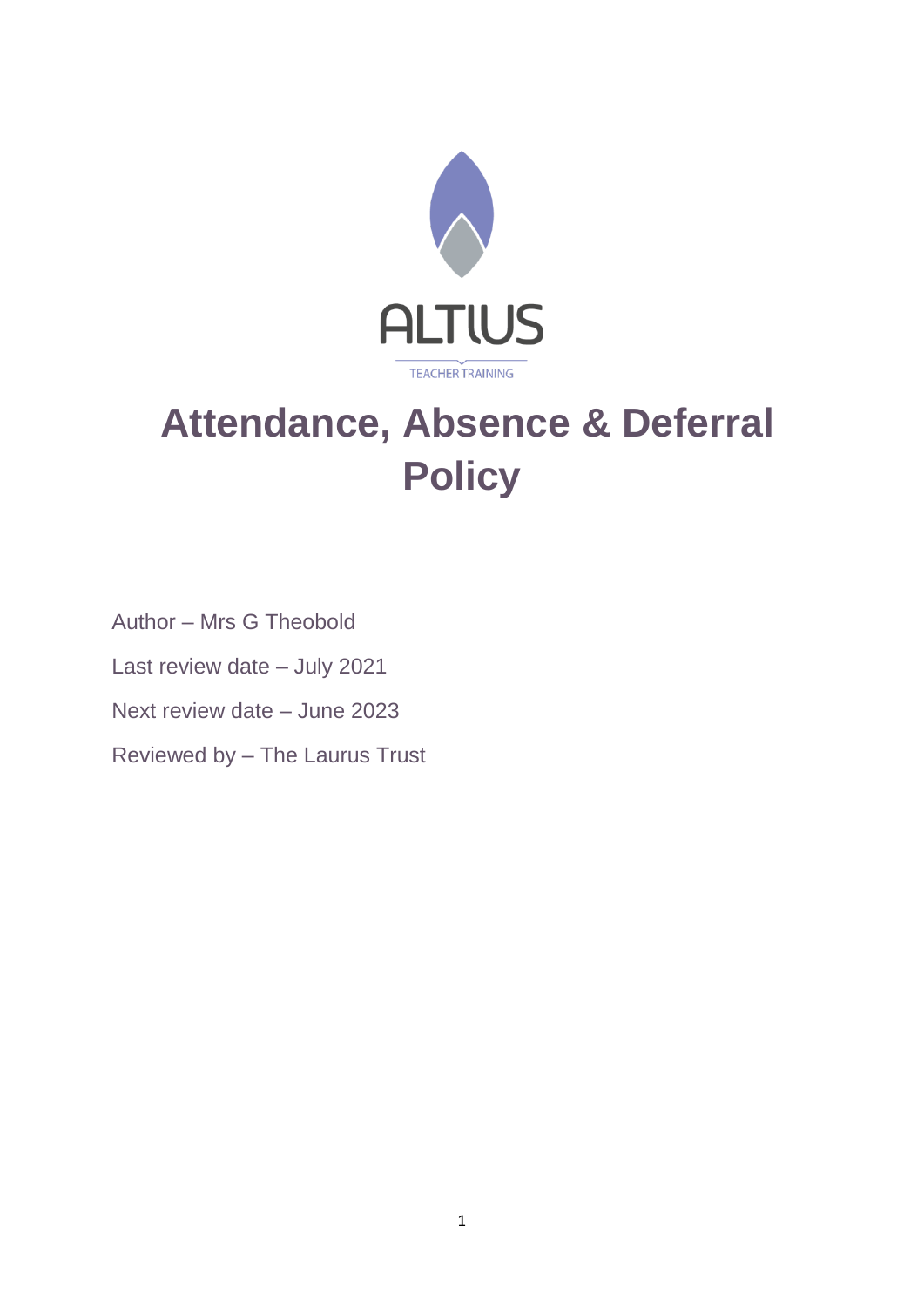#### **Attendance, Absence and Deferrals Policy**

#### **Aims and values**

Altius Teacher Training is committed to providing high quality training that supports each Associate Teacher to make progress towards achieving the Teachers' Standards for Qualified Teacher Status. Attendance is extremely important for all aspects of the course and failure to attend one or more aspects of the course may result in the Associate Teacher being unable to achieve the Teachers' Standards for Qualified Teacher Status. We recognise that an Associate Teacher may, on occasion, be absent for very good reasons. The purpose of this policy is to provide guidance for Associate Teachers and for the management of Altius on how to proceed when an Associate Teacher is absent or unable to successfully complete an aspect of the course due to mitigating circumstances.

#### **Leadership and Management**

The Altius Teacher Training Strategic Board is responsible for:

- Ensuring that the policy is working in practice
- Directing the work of the Head of Programme in the monitoring and collation of data relating to deferrals
- Monitoring the success of the policy
- Identifying and remedying failures of the policy

The Head of Programme is responsible for:

- Ensuring all staff are aware of the policy and procedures
- Ensuring all Associate Teachers are aware of the policy and its contents
- Monitoring the attendance of all Associate Teachers
- Implementation of the policy
- Recording and reporting failures of the policy to Strategic Board

#### **Procedures**

#### **Absence from central training**

Any Associate Teacher who is unable to attend a centrally taught session must notify the Course Administration Team as early as possible on the day of absence. The SCITT Management Team will monitor attendance at centrally taught sessions. If a single period of absence extends to three days or more, the Associate Teacher must complete an Absence form and send this to the Altius office. If the absence extends to five days or more, the Associate Teacher must provide the Head of Programme with a medical note. If any Associate Teacher has missed a total of 5 days or equivalent of centrally based training, the Associate Teacher will be required to attend a review meeting with a member of the Altius Management Team.

#### *Absence from Placement*

If an Associate Teacher is unable to attend school during placement, the Associate Teacher must follow the school's procedure for notifying absence **in addition to** contacting a member of the Administration Team at Altius Teacher Training Teaching. As above, if Associate Teacher absence on placement extends beyond three days, the Associate Teacher must provide the Head of Programme with a completed Absence Self Declaration form. If Associate Teacher absence extends beyond five days, the Associate Teacher MUST provide the Head of Programme with a medical note. Attendance on placement will be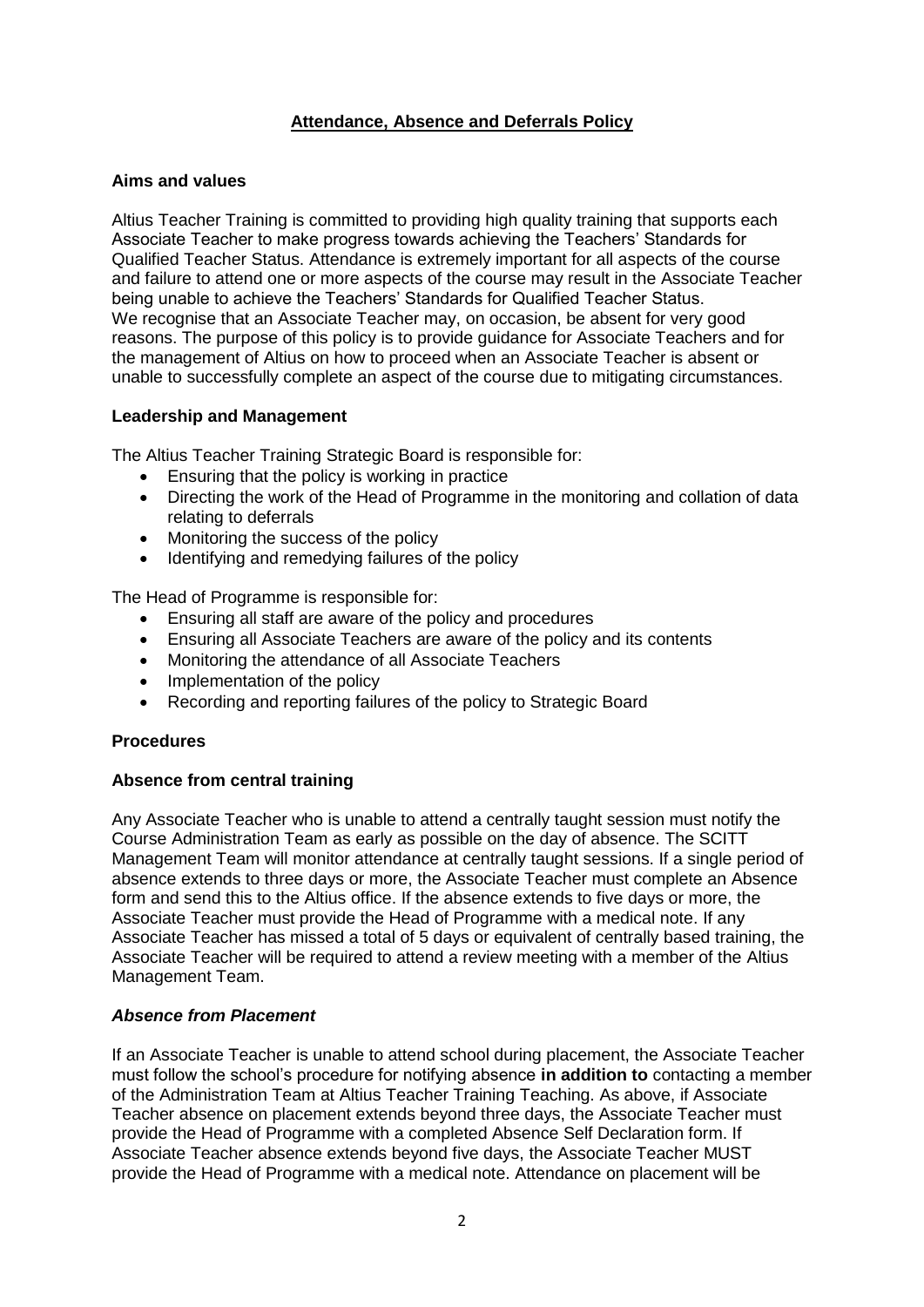monitored by the relevant Altius staff. If any Associate Teacher has missed a total of 5 days or equivalent of the placement, the Head of Programme will be notified by the subject/class mentor and the Associate Teacher will be required to attend a review meeting with the Head of Programme. The Associate Teacher may be required to make up additional time within the placement school. The Associate Teacher will be notified of the number of additional days required by the Head of Programme. If it is not possible to make up the time within the same institution, the Head of Programme may arrange for the additional time to be made up within a different institution (for example on second placement). Failure to complete the specified number of days may result in the Associate Teacher not being recommended for QTS.

#### **Deferral**

If an Associate Teacher is unable to complete the required amount of classroom practice during the training year, they may need to defer part or all of one of the placements. The deferral may be requested by the Associate Teacher, or imposed upon the Associate Teacher by the Head of Programme with advice from the Placement School Tutor.

Once absence has reached 15 days (in total) or is expected to reach 15 days (for example through the receipt of a doctor's certificate), the Associate Teacher may be required to defer completion of the course. The Associate Teacher will be notified of the deferral requirement by the Head of Programme.

Once completion of the course has been deferred, this is considered to be a temporary withdrawal from the course and bursary payments will be halted until the Associate Teacher has returned to the course. The Associate Teacher may be referred for a further medical check to ensure fitness to continue training to teach.

If, in exceptional circumstances, it is foreseen that the Associate Teacher will be unable to complete the time before the end of the academic year, the Associate Teacher can request a deferral until the autumn term of the following academic year. Where this is granted, the Associate Teacher must successfully complete the equivalent of a minimum of six weeks' teaching placement. In all cases this must have been completed by 1<sup>st</sup> December. Associate Teachers should submit their written requests to the Head of Programme at the earliest opportunity. Deferral of placement until the autumn term will be in exceptional circumstances only.

Personal circumstances beyond medical conditions may also be a cause for deferral.

#### **Monitoring**

The Strategic Board will monitor implementation of the policy through an annual report from the Head of Programme.

#### **Development and Training**

The Head of Programme will ensure that all relevant data is collected on attendance, absence and deferrals. Issues arising from analysis of this data will be highlighted in the Head of Programme's annual report to Strategic Board. Proposed solutions to any issues arising from failure in policy or procedures will be identified by the Head of Programme in the annual report to Strategic Board.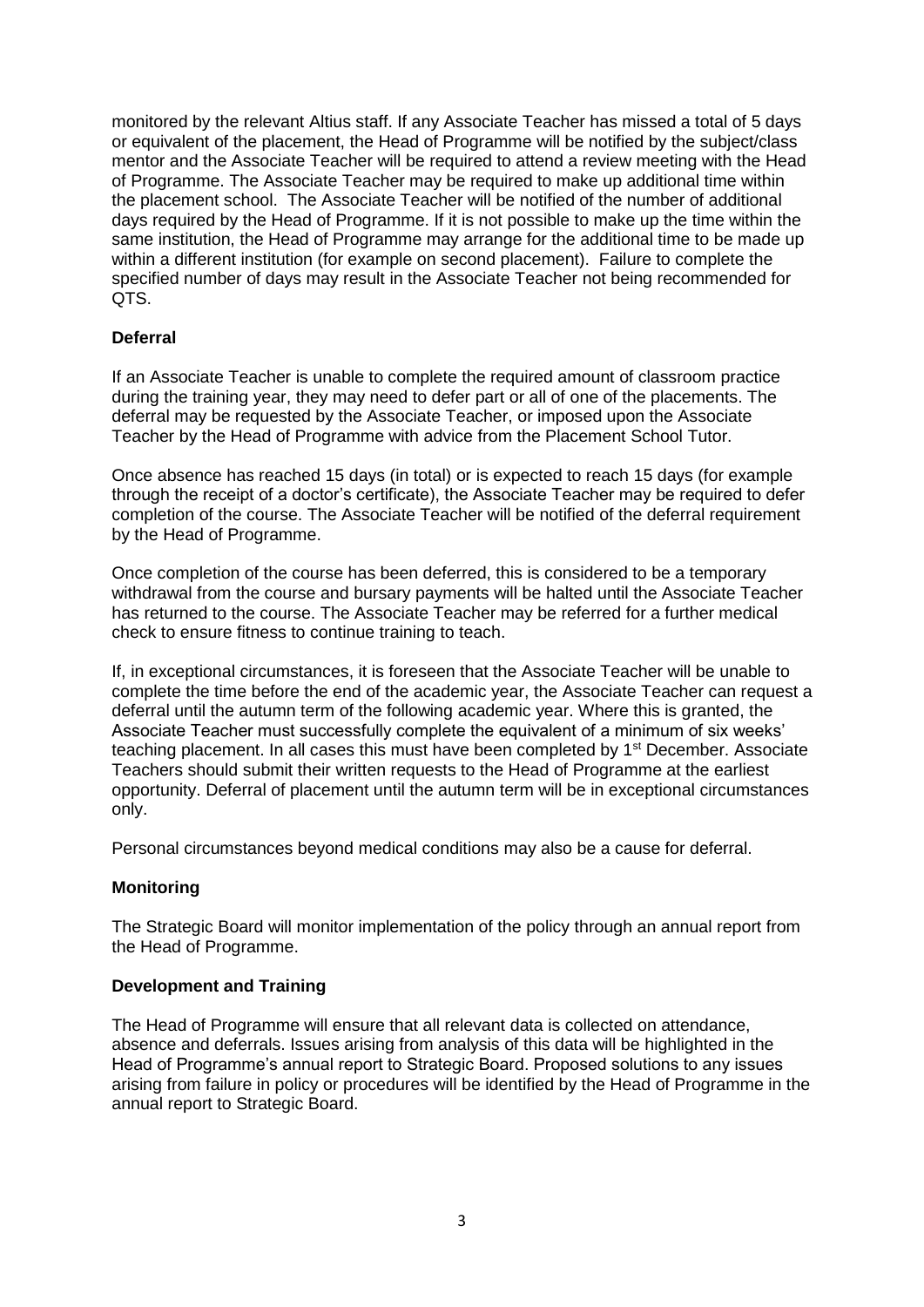## **Publishing policy**

This Policy will be available through our documentation and the Altius Teacher Training website. A copy is available from the Altius office.

#### **Review date for the policy**

This Policy will be reviewed by the Policy Review Group and presented to the Quality Assurance Board as part of the 2022 – 23 meetings cycle.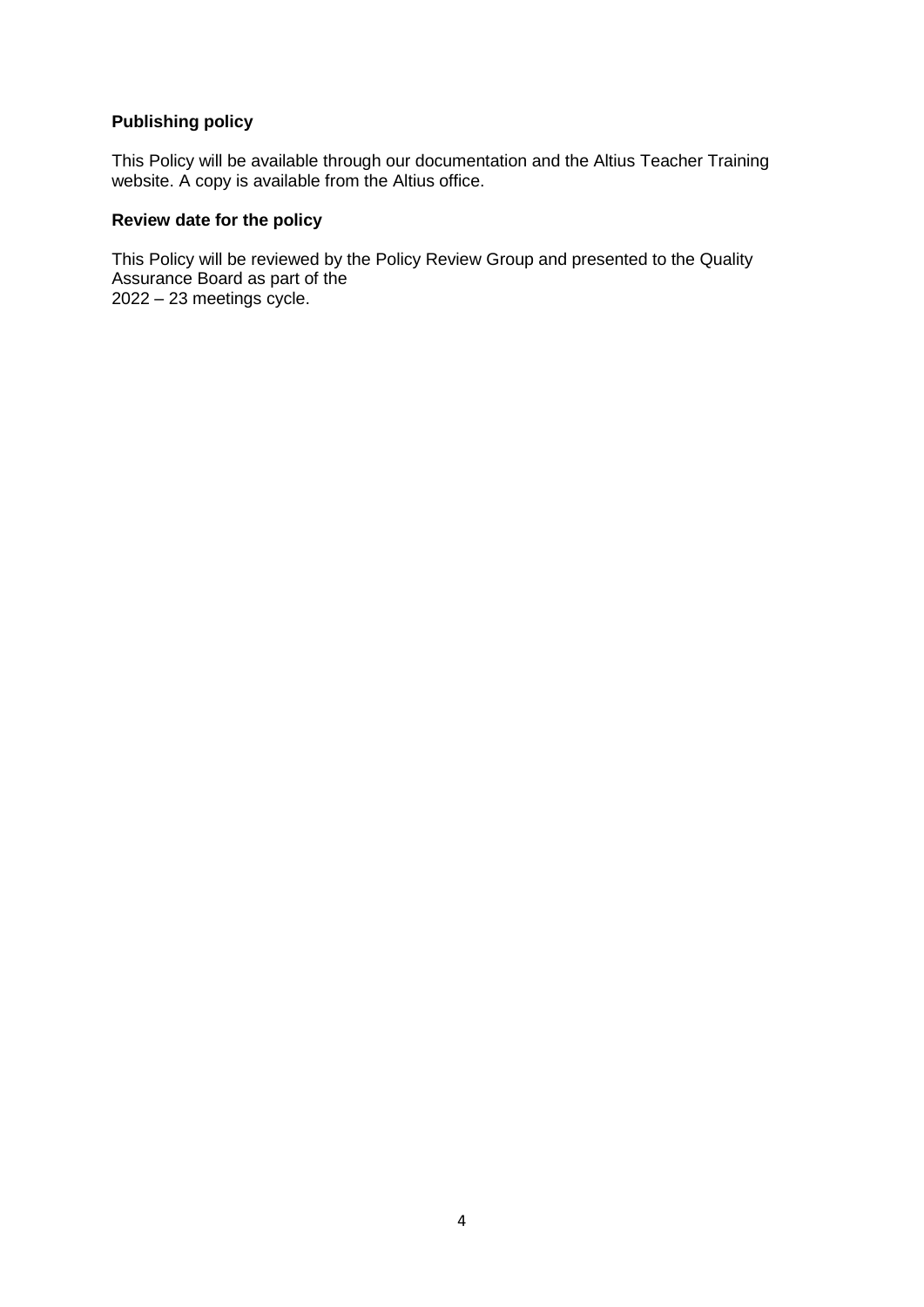| Names and titles of people involved with<br>this assessment<br>Title of Policy -<br>Attendance, Absence and Deferral SCITT<br><b>Policy</b> | Gill Theobold - Head of SCITT<br>Dave Brown - Head of School                                                                                                                                               |  |
|---------------------------------------------------------------------------------------------------------------------------------------------|------------------------------------------------------------------------------------------------------------------------------------------------------------------------------------------------------------|--|
| Impact assessment carried out with regard<br>to identified characteristics                                                                  | <b>Pregnancy and Maternity</b>                                                                                                                                                                             |  |
|                                                                                                                                             | Race                                                                                                                                                                                                       |  |
|                                                                                                                                             | <b>Disability</b><br>✓                                                                                                                                                                                     |  |
|                                                                                                                                             | Sex<br>✓                                                                                                                                                                                                   |  |
|                                                                                                                                             | Gender re-assignment<br>✓                                                                                                                                                                                  |  |
|                                                                                                                                             | ✓<br>Age                                                                                                                                                                                                   |  |
|                                                                                                                                             | $\checkmark$<br>Religion & belief                                                                                                                                                                          |  |
|                                                                                                                                             | Marriage and<br>Civil Partnership                                                                                                                                                                          |  |
|                                                                                                                                             | Sexual orientation                                                                                                                                                                                         |  |
| Summary of any issues/proposed changes                                                                                                      | It is acknowledged that in dealing with<br>any absence from central training or<br>placement, due consideration will be<br>given to the procedures if the absence<br>relates to a protected characteristic |  |
| Date                                                                                                                                        | April 2021                                                                                                                                                                                                 |  |
| Date of next review                                                                                                                         | <b>July 2023</b>                                                                                                                                                                                           |  |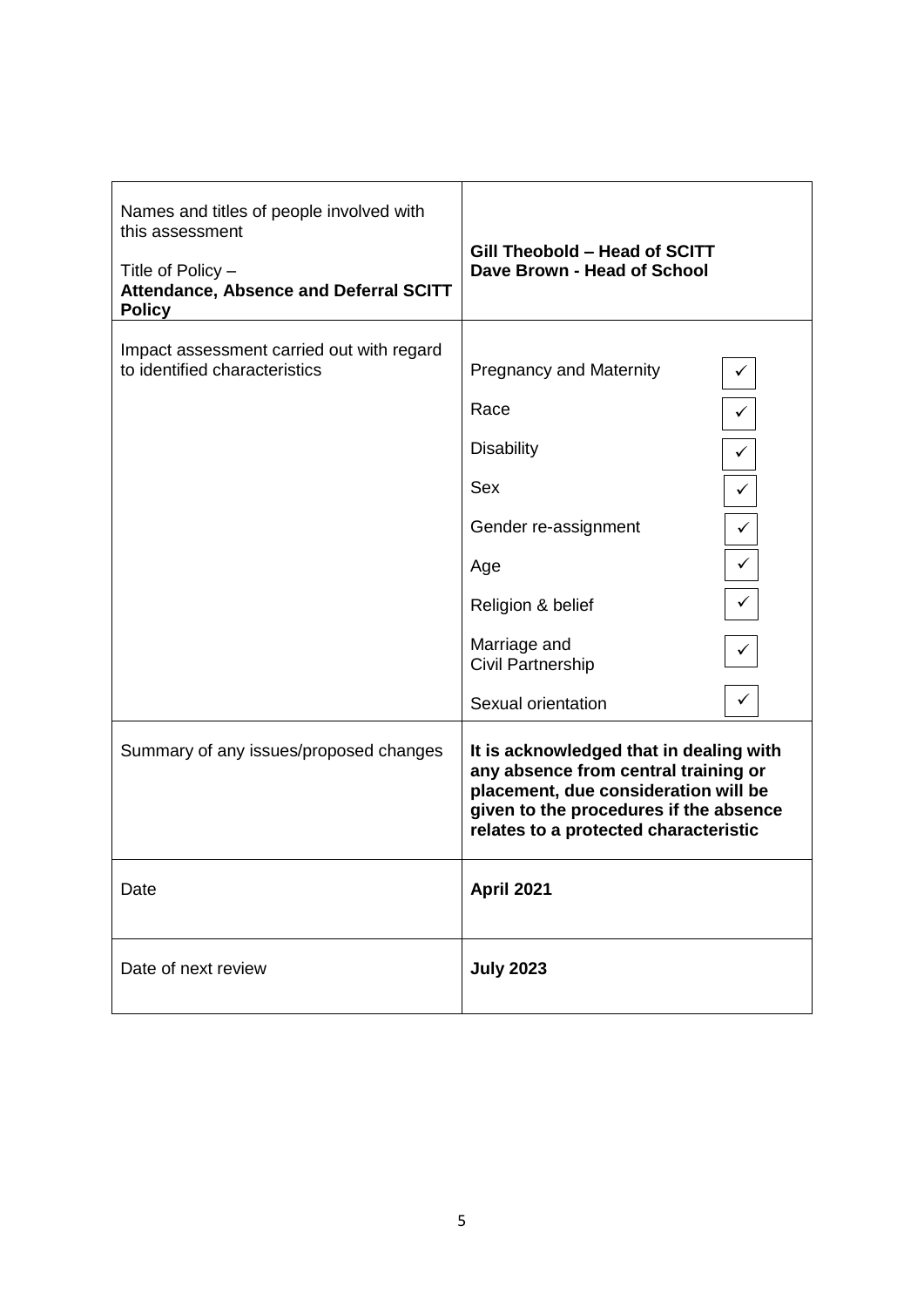

# **SCITT Deferral Form**

Please help us to monitor the reasons for your deferral. We believe the results from this questionnaire will help us to improve our programme.

| <b>Associate Teacher Information</b> |  |  |
|--------------------------------------|--|--|
| Name                                 |  |  |
| Subject                              |  |  |

**I have decided to defer my studies on this programme because:**

**Please comment on the level/quality of support you have received so far on the course:**

**If you have any other comments, please use the box below:**

| Signed                    |  |
|---------------------------|--|
| <b>Associate Teacher:</b> |  |
| Date form completed:      |  |

Once completed, please return this form to the Head of Altius.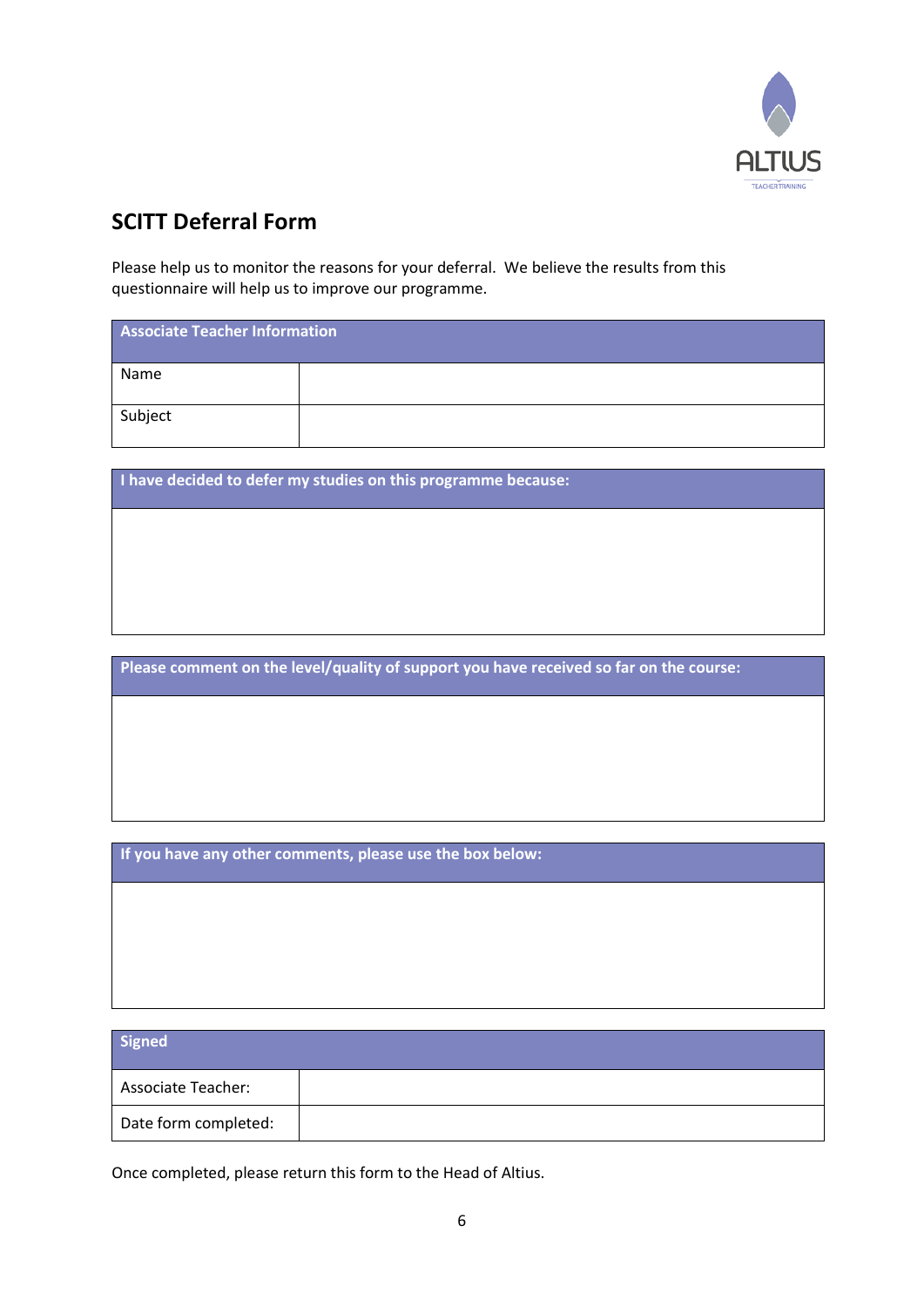## **DEFERRAL Standard Operating Procedure**

| At the start of the next academic year email<br>Associate Teacher for either medical or<br>personal circumstances confirmation. | Date:<br>By:        |
|---------------------------------------------------------------------------------------------------------------------------------|---------------------|
| If response is received – meeting organised                                                                                     | Date:<br>Attendees: |
| If no response received – Letter posted to<br>home address                                                                      | Date:<br>By:        |